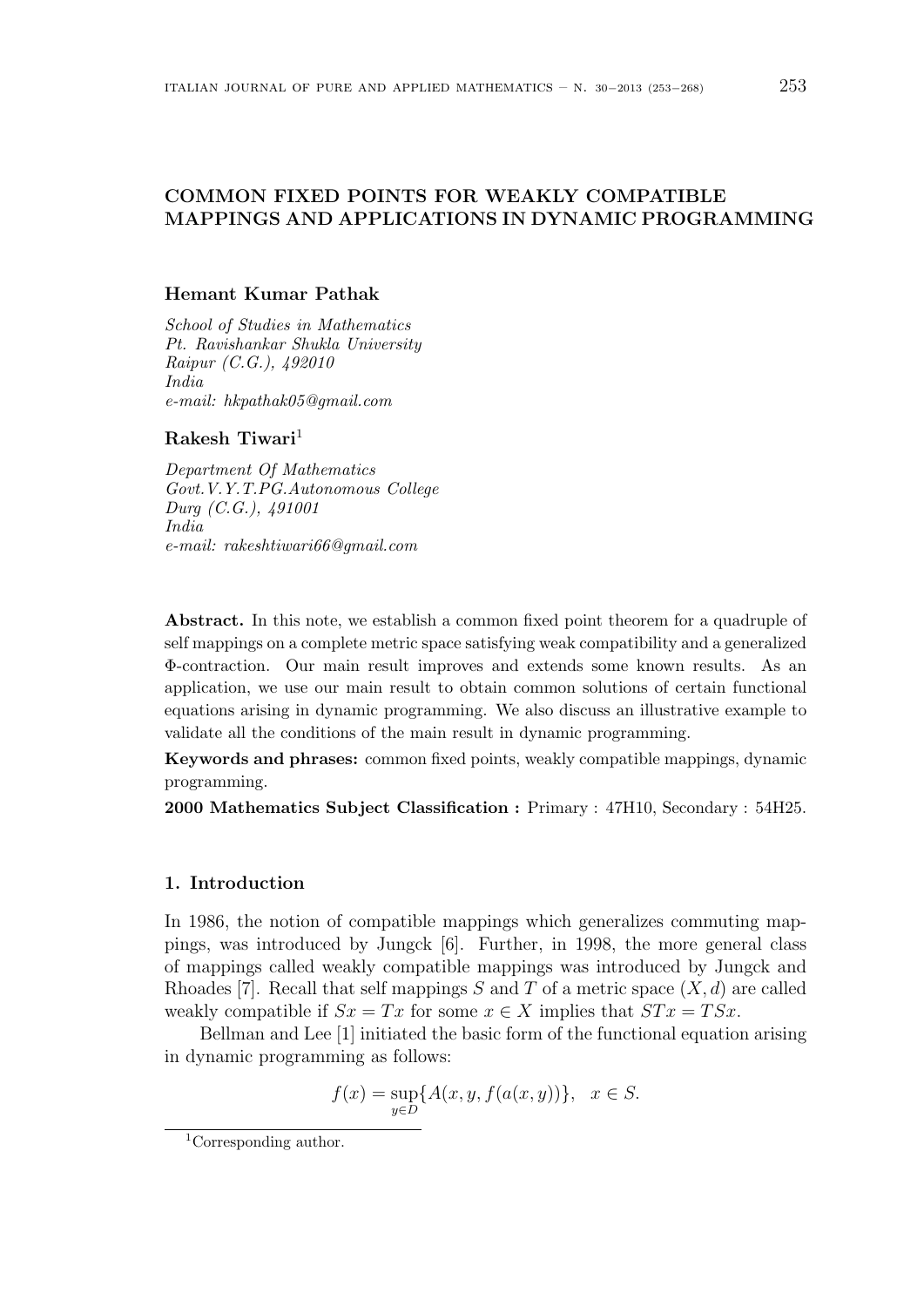In 1984, Bhakta and Mitra [2] obtained some existence theorem for the following functional equation which arises in multistage decision process related to dynamic programming

$$
f(x) = \sup_{y \in D} \{ r(x, y) + f(c(x, y)) \}, \quad x \in S.
$$

In 2003, Liu and Ume [8] provided sufficient conditions which insure the existing and uniqueness for solution for the functional equation

$$
f(x) = opt_{y \in D} \{ u[p(x, y) + f(a(x, y))] + v \ opt[q(x, y), f(b(x, y))] \}, \quad x \in S.
$$

Several existence and uniqueness results of solution and common solution for some functional equations and systems of functional equations in dynamic programming are discussed by Liu et al. [9].

In 2010, Singh and Mishra[13] established coincidence and fixed point theorems for a new class of contractive, nonexpansive and hybrid contractions mappings. Applications regarding the existence of solutions of certain functional equations are also discussed.

Recently, Jiang et al. [5] studied the properties of solutions of the following functional equation arising in dynamic programming of multistage decision process:

$$
f(x)= opt_{y\in D} \{p(x,y), q(x,y)f(a(x,y)), r(x,y), f(b(x,y)), s(x,y)f(c(x,y))\}, \forall x \in S.
$$

Bondar et al. [3] proved some common fixed point theorems for two pairs of mappings and some applications are given in dynamic programming.

Most recently, Pathak et al. [10] introduced the following two functional equations arising in dynamic programming of multistage decision process:

$$
f(x)= opt_{y\in D} opt{p(x, y) + A(x, y, f(a(x, y))), q(x, y))}, \forall x \in S,
$$

and

$$
f(x)= opt_{y\in D}opt{p_1(x,y)+q(x,y)f(a(x,y)),p_2(x,y)+r(x,y)f(b(x,y))\}, \forall x \in S.
$$

In this paper, we prove some common fixed point theorem for a quadruple of self mappings of a complete metric space satisfying weak compatibility condition and a generalized Φ-contraction. Subsequently, we use our main theorem to obtain common solutions of certain functional equations arising in dynamic programming.

### **2. Preliminaries**

In what follows, we denote by  $\Phi$  the collection of all the functions  $\varphi$ :  $[0, \infty) \to [0, \infty)$  which are upper semicontinuous from the right, non-decreasing and satisfy  $\lim_{s \to t+} \sup \varphi(s) < t$ ,  $\varphi(t) < t$ , for all  $t > 0$ .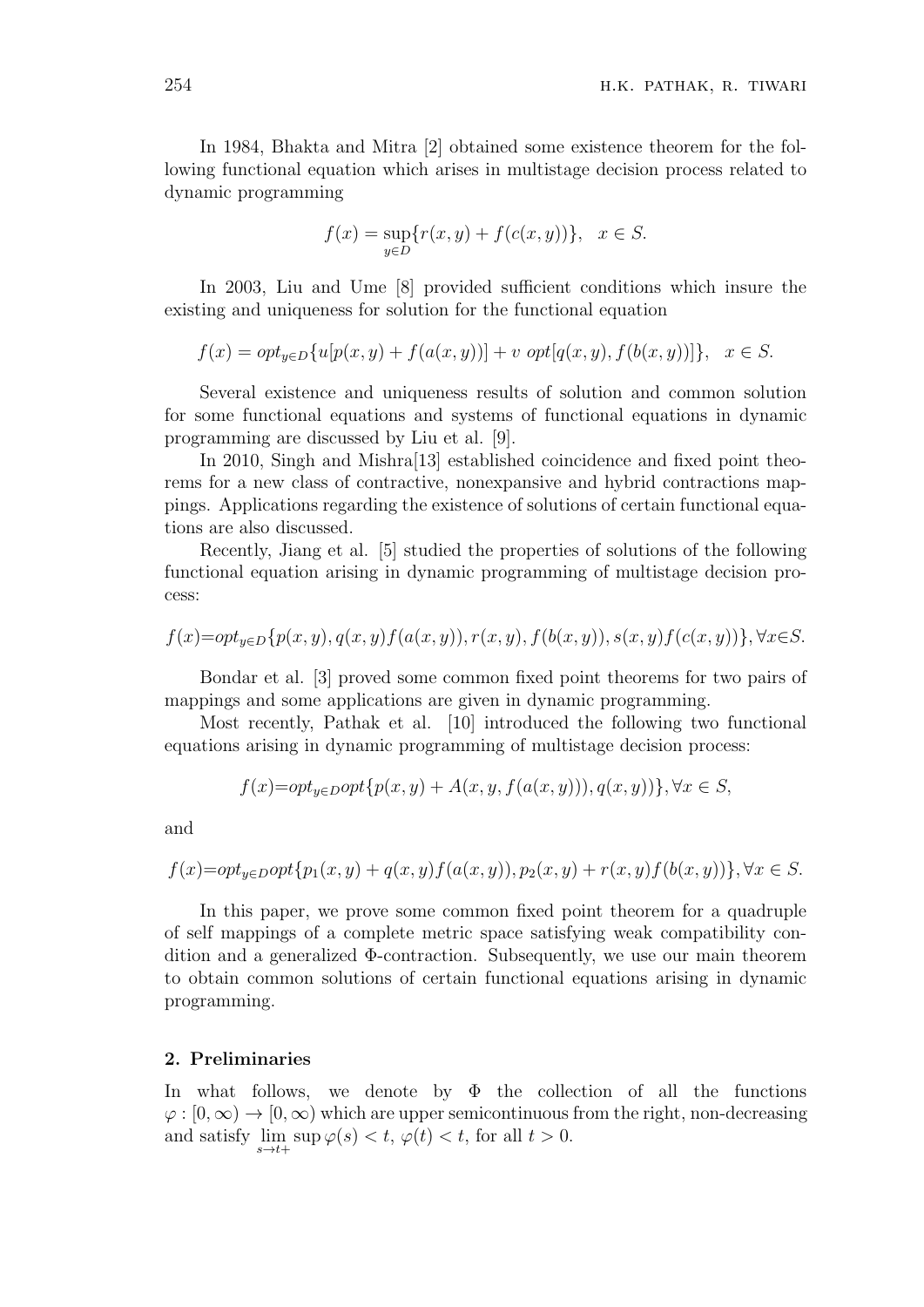Let *X* denote a metric space endowed with metric *d* and let N denote the set of natural numbers.

Now, let *A*, *B*, *S* and *T* be self-mappings of *X* such that

(2.1) 
$$
A(X) \subset T(X)
$$
 and  $B(X) \subset S(X)$ 

$$
[d^{p}(Ax, By) + a d^{p}(Sx, Ty)]d^{p}(Ax, By)
$$
  
\n
$$
\le a \max\{d^{p}(Ax, Sx)d^{p}(By, Ty), d^{q}(Ax, Ty)d^{q'}(By, Sx)\}
$$
  
\n
$$
+ \max \left\{ \varphi_{1}(d^{2p}(Sx, Ty)), \varphi_{2}(d^{r}(Ax, Sx)d^{r'}(By, Ty)),
$$
  
\n
$$
\varphi_{3}(d^{s}(Ax, Ty)d^{s'}(By, Sx)),
$$
  
\n
$$
\varphi_{4}(\frac{1}{2}[d^{l}(Ax, Ty)]d^{l'}(Ax, Sx) + d^{l}(By, Sx))d^{l'}(By, Ty) \right\},
$$

for all  $x, y \in X, \varphi_i \in \Phi$   $(i = 1, 2, 3, 4), a, p, q, q', r, r', s, s', l, l' \ge 0$  and  $2p = q + q' =$  $r + r' = s + s' = l + l' \leq 1$ . Condition (2.2) is commonly called a generalized Φ-contraction.

Now, we pick  $x_0 \in X$ . Since  $A(X) \subset T(X)$ , we can choose a point  $x_1 \in X$ such that  $Ax_0 = Tx_1$ . Again, since  $B(X) \subset S(X)$  for  $x_1 \in X$ , we can choose a point  $x_2 \in X$  such that  $Bx_1 = Sx_2$ . Continuing in this way, we can construct a sequence  $\{y_n\}$  in X such that

$$
(2.3) \t y_{2n} = Tx_{2n+1} = Ax_{2n} \text{ and } y_{2n+1} = Sx_{2n+2} = Bx_{2n+1} \quad (n \in \mathbb{N} \cup \{0\}).
$$

First, we prove the following lemmas:

**Lemma 2.1.** Let us suppose 
$$
d_n = d(y_n, y_{n-1}), n \in \mathbb{N}
$$
. Then,  $\lim_{n \to \infty} d_n = 0$ .

**Proof.** In (2.2), putting  $x = x_{2n}$  and  $y = x_{2n+1}$  and using (2.3), we get

$$
[d^{p}(Ax_{2n}, Bx_{2n+1}) + a d^{p}(Sx_{2n}, Tx_{2n+1})]d^{p}(Ax_{2n}, Bx_{2n+1})
$$
  
\n
$$
\le a \max \Big\{ d^{p}(Ax_{2n}, Sx_{2n})d^{p}(Bx_{2n+1}, Tx_{2n+1}), d^{q}(Ax_{2n}, Tx_{2n+1})
$$
  
\n
$$
d^{q'}(Bx_{2n+1}, Sx_{2n})\Big\} + \max \{ \varphi_{1}(d^{2p}(Sx_{2n}, Tx_{2n+1})), \varphi_{2}(d^{r}(Ax_{2n}, Sx_{2n}))
$$
  
\n
$$
d^{r'}(Bx_{2n+1}, Tx_{2n+1})), \varphi_{3}(d^{s}(Ax_{2n}, Tx_{2n+1})d^{s'}(Bx_{2n+1}, Sx_{2n})),
$$
  
\n
$$
\varphi_{4}(\frac{1}{2}[d^{l}(Ax_{2n}, Tx_{2n+1})d^{l'}(Ax_{2n}, Sx_{2n}) + d^{l}(Bx_{2n+1}, Sx_{2n})d^{l'}(Bx_{2n+1}, Tx_{2n+1})]\Big)\Big\},
$$

or

$$
[d_{2n+1}^{p} + ad_{2n}^{p}]d_{2n+1}^{p} \le a \max\{d_{2n+1}^{p}d_{2n}^{p}, 0\} + \max\left\{\varphi_{1}(d_{2n}^{2p}), \varphi_{2}(d_{2n}^{r}d_{2n+1}^{r'}),
$$
  

$$
\varphi_{3}(0), \varphi_{4}\left(\frac{1}{2}[d_{2n+1}^{l} + d_{2n}^{l}d_{2n+1}^{l'}])\right\}
$$
  

$$
\le ad_{2n+1}^{p}d_{2n}^{p} + \max\left\{\varphi_{1}(d_{2n}^{2p}), \varphi_{2}(d_{2n}^{r}d_{2n+1}^{r'}),
$$
  

$$
\varphi_{3}(0), \varphi_{4}\left(\frac{1}{2}[d_{2n+1}^{l}d_{2n+1}^{l'} + d_{2n}^{l}d_{2n+1}^{l'}])\right\},
$$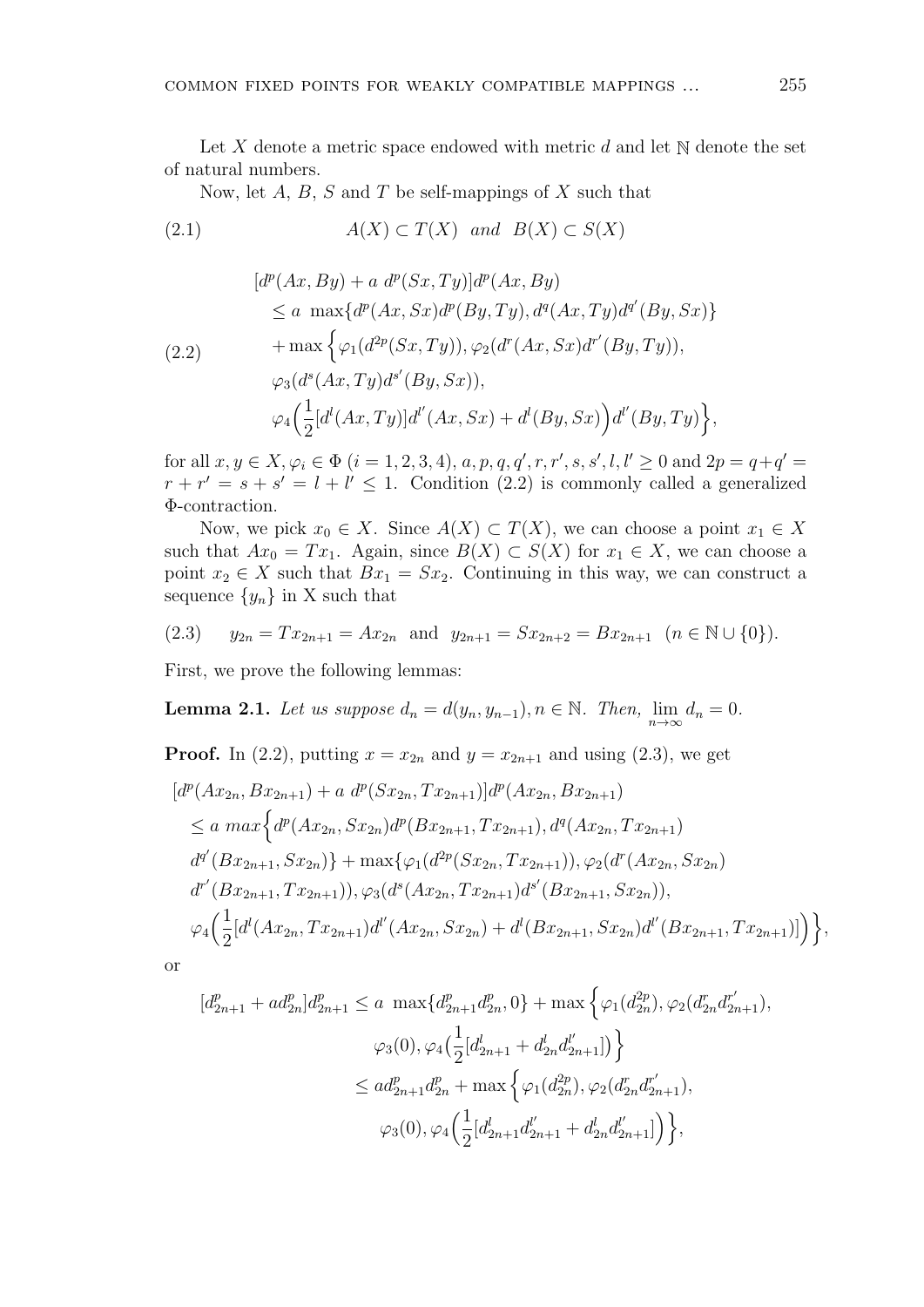which implies

$$
(2.4) \t d_{2n+1}^{2p} \le \max\left\{\varphi_1(d_{2n}^{2p}), \varphi_2(d_{2n}^r d_{2n+1}^{r'}), \varphi_3(0), \varphi_4\left(\frac{1}{2}[d_{2n+1}^{l+l'} + d_{2n}^l d_{2n+1}^{l'}]\right)\right\}.
$$

If  $d_{2n+1} > d_{2n}$  then, we have

$$
d_{2n+1}^{2p} \le \max\left\{\varphi_1(d_{2n+1}^{2p}), \varphi_2(d_{2n+1}^{r+r'}), \varphi_3(0), \varphi_4\left(\frac{1}{2}[d_{2n+1}^{l+l'} + d_{2n+1}^{l+l'}]\right)\right\} \le \varphi_i(d_{2n+1}^{2p})
$$
  
(*i* = 1, 2, 4).

This, together with a well known result of Chang [4], which states that, if  $\varphi_i \in \Phi$ , where  $i \in I$  (some indexing set), then there exists a  $\varphi \in \Phi$  such that  $\max{\varphi_i}$ ,  $i \in I$   $\leq \varphi(t)$ , for all  $t > 0$ , imply  $d_{2n+1}^{2p} < d_{2n+1}^{2p}$ , a contradiction. Consequently, we have  $d_{2n+1} \leq d_{2n}$ , for all  $n \in \mathbb{N}$ , and

(2.5) 
$$
d_{2n+1} \le \varphi(d_{2n}) \text{ for all } n \in \mathbb{N} \text{ and some } \varphi \in \Phi.
$$

Similarly, for  $x = x_{2n+2}$  and  $y = x_{2n+1}$ , we have

$$
(2.6) \t d_{2n+2}^{2p} \le \max\left\{ \varphi_1(d_{2n+1}^{2p}), \varphi_2(0), \varphi_3(0), \varphi_4\left(\frac{1}{2}[d_{2n+2}^{l+l'} + d_{2n+1}^{l'}d_{2n+2}^{l'}]\right) \right\}.
$$

A similar argument applied to (2.6) will give

$$
(2.7) \t\t d_{2n+2} \le \varphi(d_{2n+1}) \text{ for all } n \in \mathbb{N},
$$

where  $\varphi \in \Phi$  is assumed to be same as in the previous case. Therefore, for all  $n \in \mathbb{N}$ , we have  $d_{n+1} \leq \varphi(d_n)$ , and by Lemma 2 of [4], we have  $\lim_{n \to \infty} d_n = 0$ .

**Lemma 2.2.** *The sequence*  $\{y_n\}$  *defined in* (2.3) *is a Cauchy sequence.* 

**Proof.** We prove that the subsequence  $\{y_{2n}\}$  of the sequence  $\{y_n\}$  is a Cauchy sequence. On the contrary, let us suppose that  $\{y_{2n}\}\$ is not Cauchy. Then, there exists an  $\epsilon > 0$  such that for each even integer 2k there exist even integers  $2m(k)$ , 2*n*(*k*) (*n*  $\in$  N) with 2*m*(*k*)  $>$  2*n*(*k*)  $\geq$  2*k*, such that

(2.8) 
$$
d(y_{2n(k)}, y_{2m(k)}) > \epsilon \text{ and } d(y_{2n(k)}, y_{2m(k)-2}) \le \epsilon,
$$

that is,  $2m(k)$  is the least positive even integer such that  $2m(k) > 2n(k)$  and

$$
d(y_{2n(k)}, y_{2m(k)-2}) \le \epsilon.
$$

Hence, for each even integer 2*k*, we have

$$
\epsilon < d(y_{2n(k)}, y_{2m(k)})
$$
\n
$$
\leq d(y_{2n(k)}, y_{2m(k)-2}) + d(y_{2m(k)-2}, y_{2m(k)-1}) + d(y_{2m(k)-1}, y_{2m(k)})
$$
\n
$$
< \epsilon + d_{2m(k)-1} + d_{2m(k)}.
$$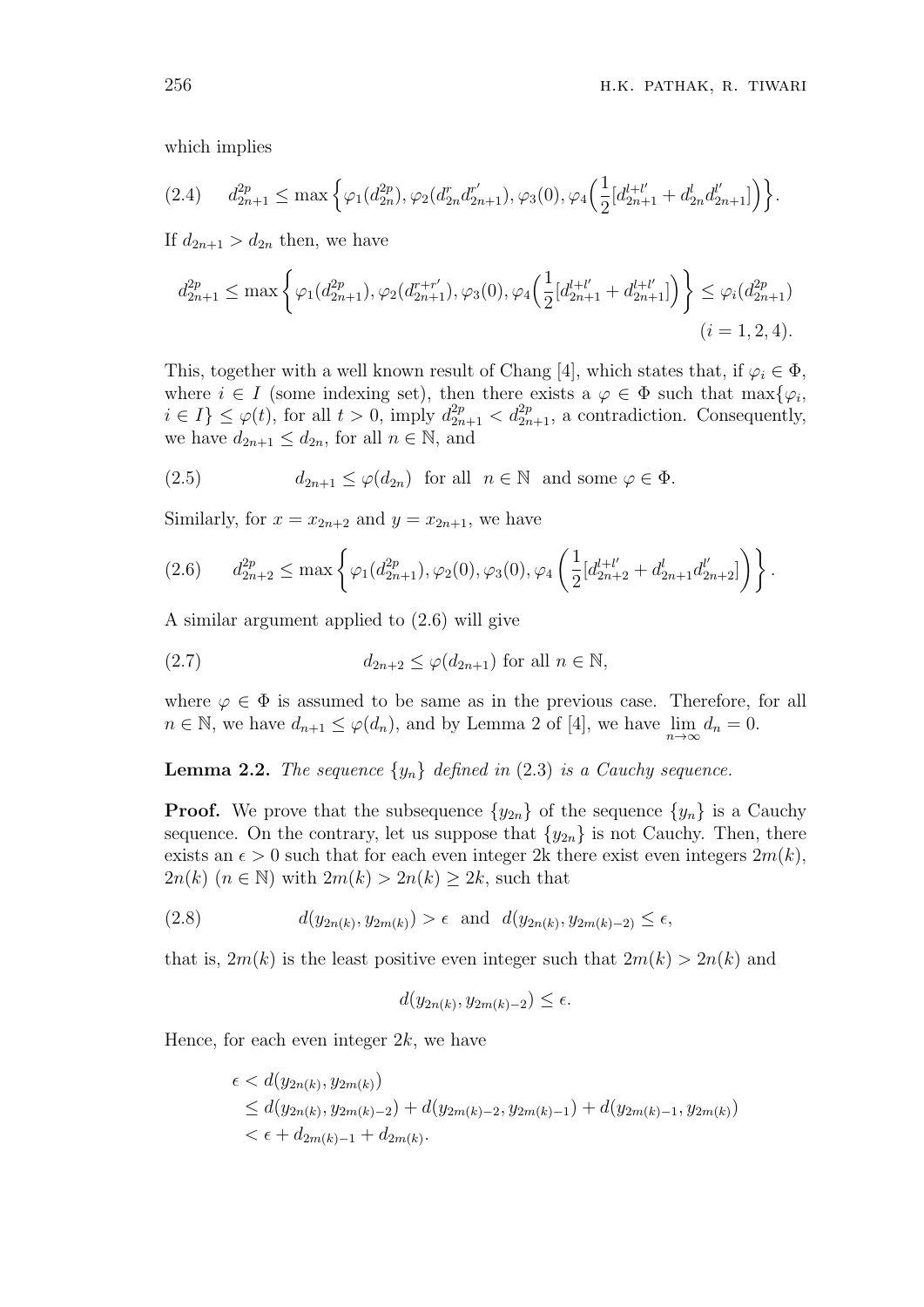Hence, by Lemma 2.1 and (2.8) it follows that

(2.9) 
$$
\lim_{n \to \infty} d(y_{2n(k)}, y_{2m(k)}) = \epsilon.
$$

By making use of the triangle inequalities, for  $\rho \in [0, 1]$ , we have

$$
d^{\rho}(y_{2m(k)+2}, y_{2n(k)+1}) \leq d^{\rho}(y_{2m(k)+2}, y_{2m(k)+1}) + d^{\rho}(y_{2m(k)+1}, y_{2m(k)}) + d^{\rho}(y_{2m(k)}, y_{2n(k)}) + d^{\rho}(y_{2n(k)}, y_{2n(k)+1}),
$$

or

$$
d^{\rho}(y_{2m(k)+2}, y_{2n(k)+1}) - d^{\rho}(y_{2m(k)}, y_{2n(k)}) \leq d_{2m(k)+2} + d_{2m(k)+1} + d_{2n(k)+1}.
$$

And

$$
d^{\rho}(y_{2m(k)}, y_{2n(k)}) \le d^{\rho}(y_{2m(k)}, y_{2m(k)+1}) + d^{\rho}(y_{2m(k)+1}, y_{2m(k)+2})
$$
  

$$
d^{\rho}(y_{2m(k)+2}, y_{2n(k)+1}) + d^{\rho}(y_{2n(k)+1}, y_{2n(k)}),
$$

or

$$
d^{\rho}(y_{2m(k)}, y_{2n(k)}) - d^{\rho}(y_{2m(k)+2}, y_{2n(k)+1}) \leq d^{\rho}_{2m(k)+1} + d^{\rho}_{2m(k)+2} + d^{\rho}_{2n(k)+1}.
$$

Thus, we obtain

$$
(2.10) |d^{\rho}(y_{2m(k)}, y_{2n(k)}) - d^{\rho}(y_{2m(k)+2}, y_{2n(k)+1})| \leq d^{\rho}_{2m(k)+1} + d^{\rho}_{2m(k)+2} + d^{\rho}_{2n(k)+1}.
$$

Similarly we have

(2.11) 
$$
|d^{\rho}(y_{2m(k)+1}, y_{2n(k)}) - d^{\rho}(y_{2n(k)}, y_{2m(k)})| \leq d^{\rho}_{2m(k)+1},
$$

$$
(2.12) \t |d^{\rho}(y_{2m(k)+1}, y_{2n(k)+1}) - d^{\rho}(y_{2n(k)}, y_{2m(k)})| \leq d^{\rho}_{2n(k)+1} + d^{\rho}_{2m(k)+1},
$$

and

$$
(2.13) \t |d^{\rho}(y_{2m(k)+2}, y_{2n(k)}) - d^{\rho}(y_{2n(k)}, y_{2m(k)})| \leq d^{\rho}_{2m(k)+1} + d^{\rho}_{2m(k)+2}.
$$

By Lemma 2.2 and inequalities  $(2.10)$ – $(2.13)$ , we have

$$
\lim_{k \to \infty} d^{\rho}(y_{2m(k)+2}, y_{2n(k)+1}) = \lim_{k \to \infty} d^{\rho}(y_{2m(k)+1}, y_{2n(k)})
$$
  
=  $\lim_{k \to \infty} d^{\rho}(y_{2m(k)+1}, y_{2n(k)+1})$   
=  $\lim_{k \to \infty} d^{\rho}(y_{2m(k)+2}, y_{2n(k)})$   
=  $\epsilon$ .

Now, using (2.2) with  $x = x_{2m(k)+2}$  and  $y = x_{2n(k)+1}$  along with (2.3) and a rearrangement, we obtain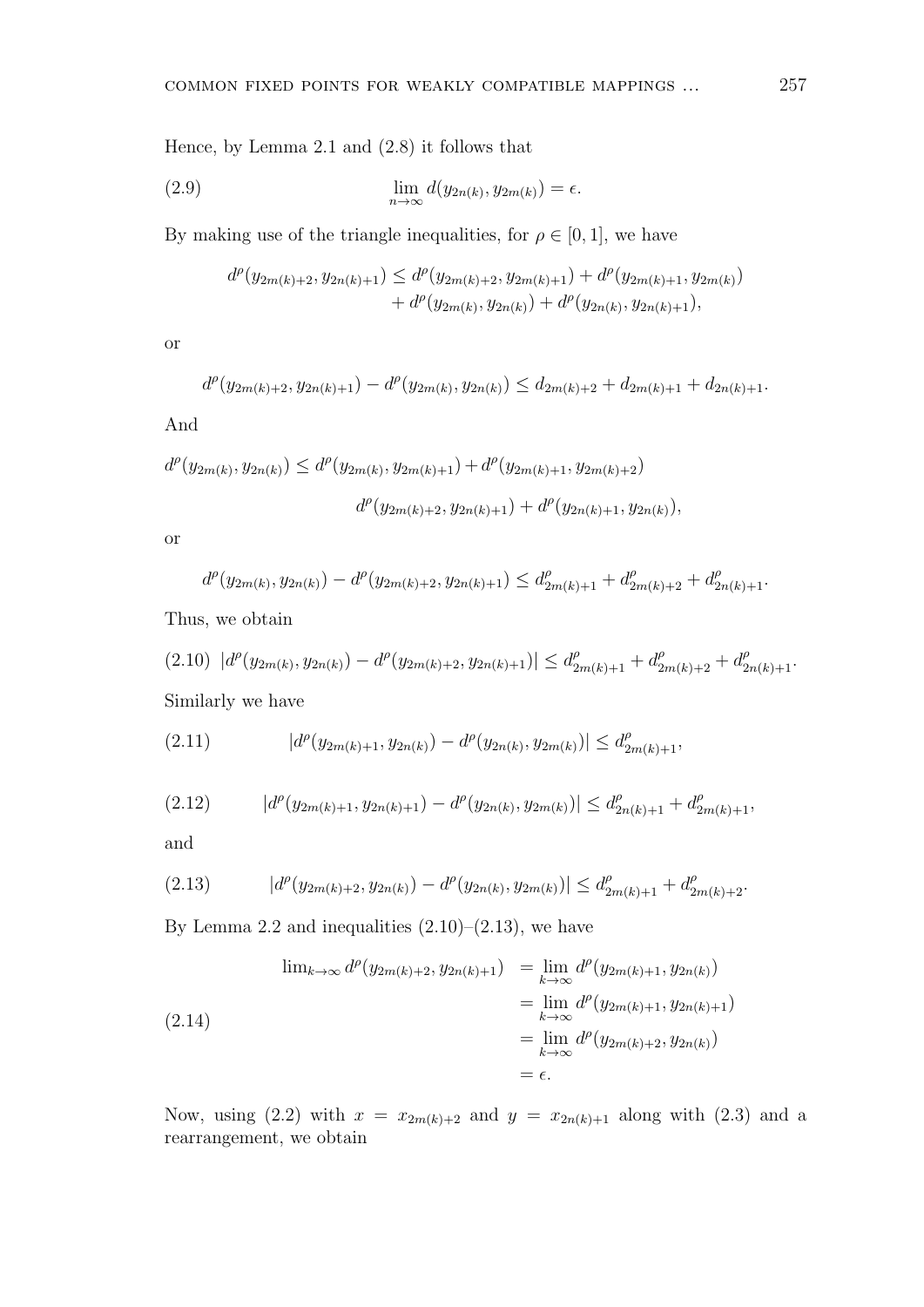$$
[d^{p}(Ax_{2m(k)+2}, Bx_{2n(k)+1}) + a d^{p}(Sx_{2m(k)+2}, Tx_{2n(k)+1})]d^{p}(Ax_{2m(k)+2}, Bx_{2n(k)+1})
$$
  
\n
$$
\le a \max\{d^{p}(Ax_{2m(k)+2}, Sx_{2m(k)+2})d^{p}(Bx_{2n(k)+1}, Tx_{2n(k)+1}),
$$
  
\n
$$
d^{q}(Ax_{2m(k)+2}, Tx_{2n(k)+1})d^{q'}(Bx_{2n(k)+1}, Sx_{2m(k)+2})\}
$$
  
\n
$$
+ \max\{\varphi_{1}(d^{2p}(Sx_{2m(k)+2}, Tx_{2n(k)+1})),
$$
  
\n
$$
\varphi_{2}(d^{r}(Ax_{2m(k)+2}, Sx_{2m(k)+2})d^{r'}(Bx_{2n(k)+1}, Tx_{2n(k)+1})),
$$
  
\n
$$
\varphi_{3}(d^{s}(Ax_{2m(k)+2}, Tx_{2n(k)+1})d^{s'}(Bx_{2n(k)+1}, Sx_{2m(k)+2})),
$$
  
\n
$$
\varphi_{4}(\frac{1}{2}[d^{l}(Ax_{2m(k)+2}, Tx_{2n(k)+1})d^{l'}(Ax_{2m(k)+2}, Sx_{2m(k)+2}) + d^{l}(Bx_{2n(k)+1}, Sx_{2m(k)+2})d^{l'}(Bx_{2n(k)+1}, Tx_{2n(k)+1})]\},
$$

or

$$
[d^{p}(y_{2m(k)+2}, y_{2n(k)+1}) + a d^{p}(y_{2m(k)+1}, y_{2n(k)})]d^{p}(y_{2m(k)+2}, y_{2n(k)+1})
$$
  
\n
$$
\le a \max \{d^{p}(y_{2m(k)+2}, y_{2m(k)+1})d^{p}(y_{2n(k)+1}, y_{2n(k)}),
$$
  
\n
$$
d^{q}(y_{2m(k)+2}, y_{2n(k)+1})d^{q'}(y_{2n(k)+1}, y_{2m(k)+1})\}
$$
  
\n
$$
+ \max \{ \varphi_{1}(d^{2p}(y_{2m(k)+1}, y_{2n(k)})),
$$
  
\n
$$
\varphi_{2}(d^{r}(y_{2m(k)+2}, y_{2m(k)+1})d^{r'}(y_{2n(k)+1}, y_{2n(k)})),
$$
  
\n
$$
\varphi_{3}(d^{s}(y_{2m(k)+2}, y_{2n(k)})d^{s'}(y_{2n(k)+1}, y_{2m(k)+1})),
$$
  
\n
$$
\varphi_{4}(\frac{1}{2}[d^{l}(y_{2m(k)+2}, y_{2n(k)})d^{l'}(y_{2m(k)+2}, y_{2m(k)+1})
$$
  
\n
$$
+ d^{l}(y_{2n(k)+1}, y_{2m(k)+1})d^{l'}(y_{2n(k)+1}, y_{2n(k)})]\}.
$$

Letting  $k \to \infty$  and using Lemma 2.1, (2.9) and (2.14) and the fact that  $\varphi_i \in \Phi$  $(i = 1, 2, 3, 4)$ , we have  $\epsilon^{2p} + a\epsilon^{2p} \le a \epsilon^{q+q'} + \max{\{\varphi_1(\epsilon^{2p}), \varphi_2(0), \varphi_3(\epsilon^{s+s'}), \varphi_4(0)\}},$ or  $\epsilon^{2p} \le \max{\{\varphi_1(\epsilon^{2p}), \varphi_2(0), \varphi_3(\epsilon^{s+s'}), \varphi_4(0)\}},$  or  $\epsilon^{2p} \le \varphi(\epsilon^{2p}) < \epsilon^{2p}$ , a contradiction. Hence,  $\{y_{2n}\}$  is a Cauchy sequence in *X*. This proves that  $\{y_n\}$  is Cauchy in *X*.

### **3. Main results**

The following theorems are our main results of this section.

**Theorem 3.1.** *Let A, B, S and T be self mappings of a complete metric space X satisfying* (2*.*1) *and* (2*.*2)*. If the pairs* (*A, S*) *and* (*B, T*) *are weakly compatible and*  $T(X)$  *or*  $S(X)$  *is closed, then A, B, S and T have a unique common fixed point in X.*

**Proof.** Since *X* is complete, it follows from Lemma 2.2 that the sequence  $\{y_n\}$ converges to a point *z* in *X*. Consequently, the subsequences  $\{Ax_{2n}\}, \{Bx_{2n-1}\},\$  ${Sx_{2n}}$ ,  ${Tx_{2n+1}}$  of  ${y_n}$  also converge to the same limit *z*.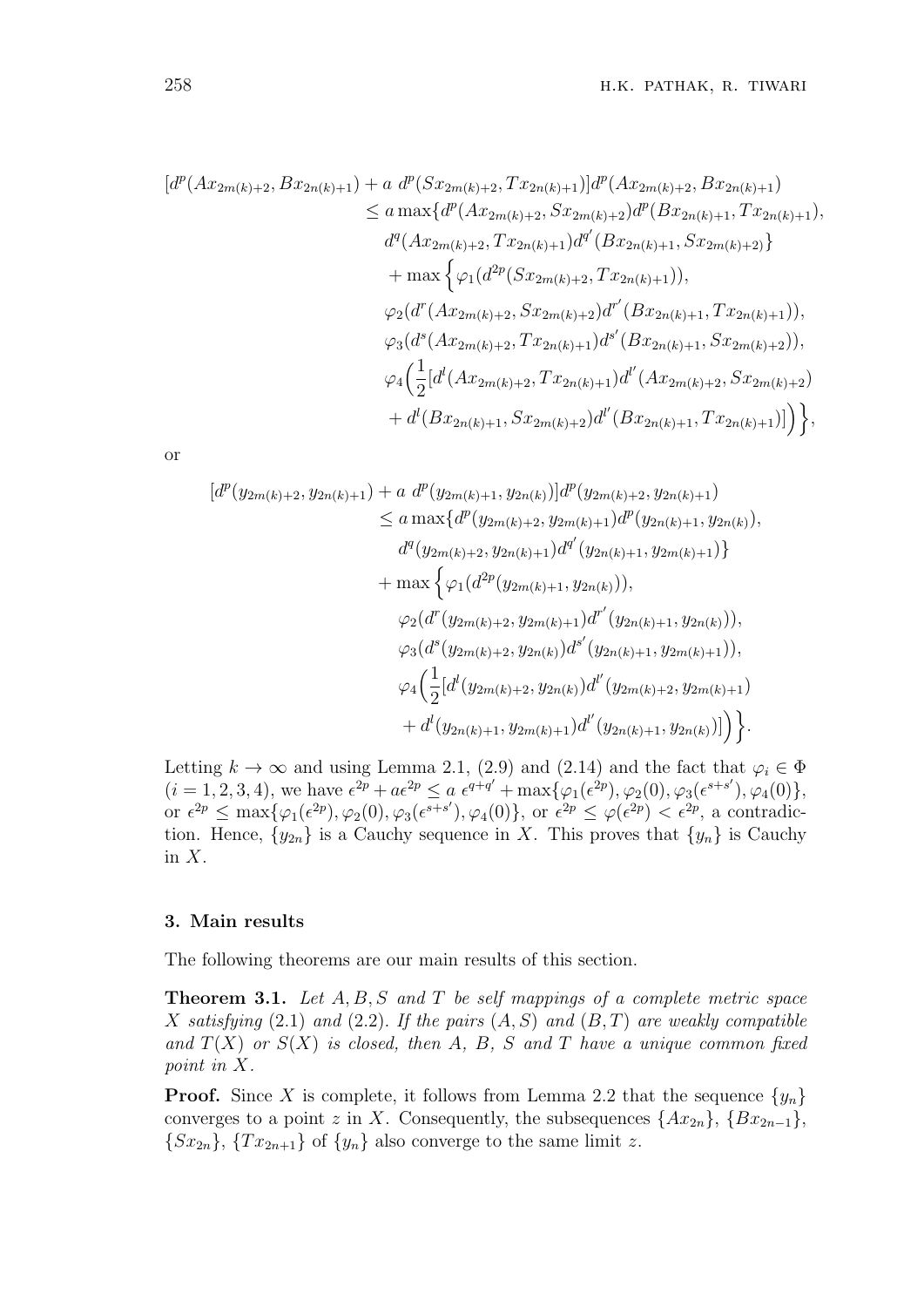Now, suppose that  $T(X)$  is closed. Then, since  $\{Tx_{2n+1}\} \subset T(X)$ , there exists a point  $u \in X$  such that  $z = Tu$ . Then, by using (2.2) with  $x = x_{2n}$  and  $y = u$ , we have

$$
[d^{p}(Ax_{2n}, Bu) + ad^{p}(Sx_{2n}, Tu)]d^{p}(Ax_{2n}, Bu)
$$
  
\n
$$
\le a \max \left\{ d^{p}(Ax_{2n}, Sx_{2n})d^{p}(Bu, Tu), d^{q}(Ax_{2n}, Tu)d^{q'}(Bu, Sx_{2n}) \right\}
$$
  
\n
$$
+ \max \left\{ \varphi_{1}(d^{2p}(Sx_{2n}, Tu)), \varphi_{2}(d^{r}(Ax_{2n}, Sx_{2n})d^{r'}(Bu, Tu)),
$$
  
\n
$$
\varphi_{3}(d^{s}(Ax_{2n}, Tu)d^{s'}(Bu, Sx_{2n})),
$$
  
\n
$$
\varphi_{4}(\frac{1}{2}[d^{l}(Ax_{2n}, Tu)d^{l'}(Ax_{2n}, Sx_{2n}) + d^{l}(Bu, Sx_{2n}))d^{l'}(Bu, Tu)] \right\},
$$

letting  $k \to \infty$ , we obtain

$$
[d^{p}(z, Bu) + a d^{p}(z, z)]d^{p}(z, Bu) \le a \max\{d^{p}(z, z)d^{p}(Bu, z), d^{q}(z, z)d^{q'}(Bu, z)\} + \max\{\varphi_{1}(d^{2p}(z, z)), \varphi_{2}(d^{r}(z, z)d^{r'}(Bu, z)), \varphi_{3}(d^{s}(z, z)d^{s'}(Bu, z)), \varphi_{4}(\frac{1}{2}[d^{l}(z, z)d^{l'}(z, z) + d^{l}(Bu, z)d^{l'}(Bu, z)])\},
$$

or

$$
d^{2p}(z, Bu) \le \max\left\{\varphi_1(0), \varphi_2(0), \varphi_3(0), \varphi_4\left(\frac{1}{2}d^{l+l'}(Bu, z)\right)\right\},\,
$$

or

$$
d^{2p}(z, Bu) \le \max \left\{ \varphi_1(d^{2p}(z, Bu)), \varphi_2(d^{r+r'}(z, Bu)),
$$
  

$$
\varphi_3(d^{s+s'}(z, Bu)), \varphi_4(\frac{1}{2}d^{l+l'}(Bu, z)) \right\}
$$
  

$$
\le \varphi(d^{2p}(z, Bu))
$$
  

$$
< d^{2p}(z, Bu),
$$

a contradiction. This implies that  $z = Bu$ . Therefore,  $Tu = z = Bu$ . Hence, it follows by the weak compatibility of the pair  $(B, T)$  that  $BTu = TBu$ , that is  $Bz = Tz$ .

Now, we shall show that *z* is a common fixed point of *B* and *T*. For this put  $x = x_{2n}$  and  $y = z$  in (2.2), we have

$$
[d^{p}(Ax_{2n}, Bz) + a d^{p}(Sx_{2n}, Tz)]d^{p}(Ax_{2n}, Bz)
$$
  
\n
$$
\le a \max \left\{ d^{p}(Ax_{2n}, Sx_{2n})d^{p}(Bz, Tz), d^{q}(Ax_{2n}, Tz)d^{q'}(Bz, Sx_{2n}) \right\}
$$
  
\n
$$
+ \max \{ \varphi_{1}(d^{2p}(Sx_{2n}, Tz)), \varphi_{2}(d^{r}(Ax_{2n}, Sx_{2n})d^{r'}(Bz, Tz)),
$$
  
\n
$$
\varphi_{3}(d^{s}(Ax_{2n}, Tz)d^{s'}(Bz, Sx_{2n})),
$$
  
\n
$$
\varphi_{4}(\frac{1}{2}[d^{l}(Ax_{2n}, Tz)d^{l'}(Ax_{2n}, Sx_{2n}) + d^{l}(Bz, Sx_{2n}))d^{l'}(Bz, Tz)) \}.
$$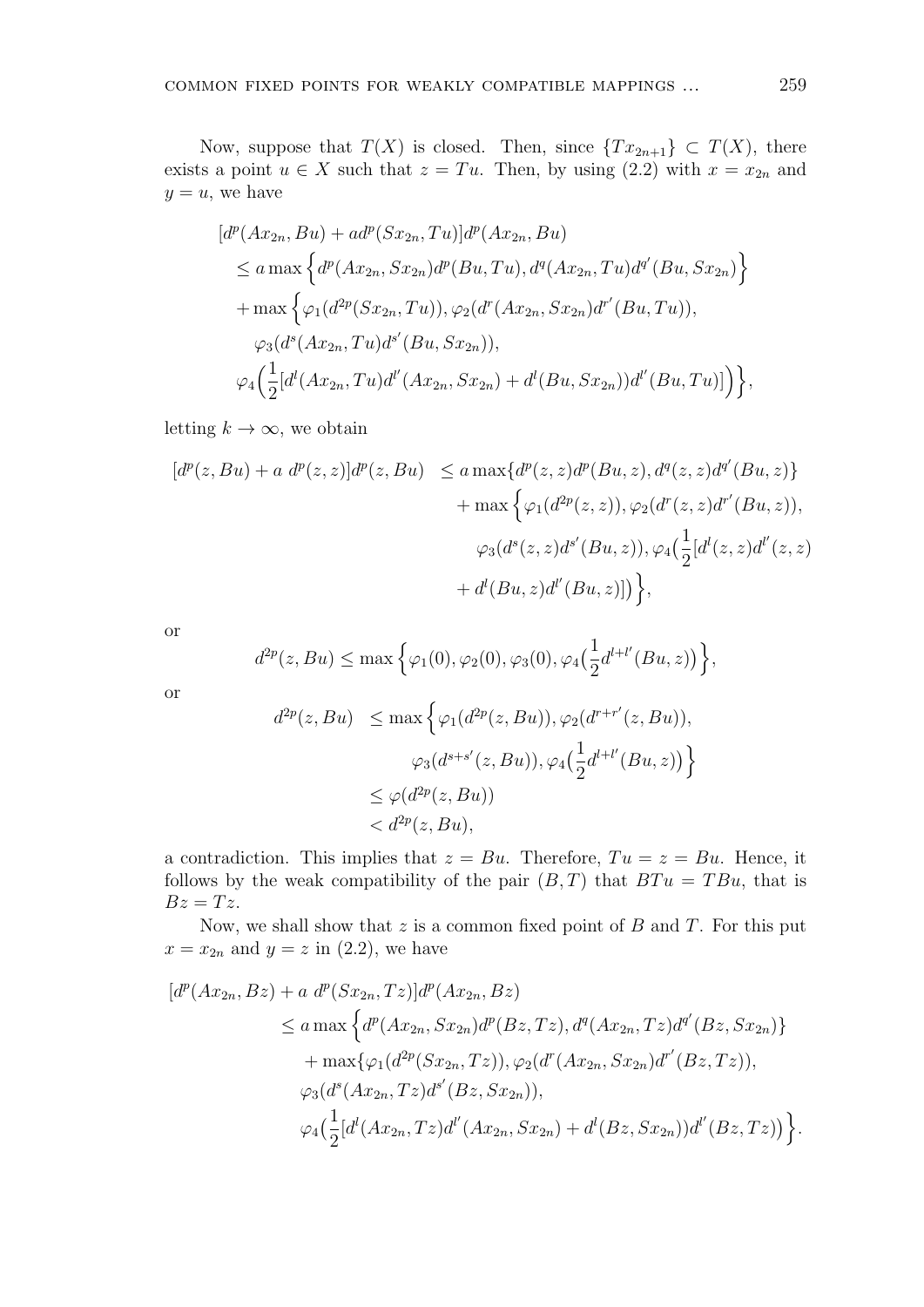Letting  $n \to \infty$ , we get

$$
[d^{p}(z, Bz) + ad^{p}(z, Tz)]d^{p}(z, Bz) \le a \max\{d^{p}(z, z)d^{p}(Bz, Tz), d^{q}(z, Tz)d^{q'}(Bz, z)\} + \max Big\{\varphi_{1}(d^{2p}(z, Tz)), \varphi_{2}(d^{r}(z, z)d^{r'}(Bz, Tz)), \varphi_{3}(d^{s}(z, Tz)d^{s'}(Bz, z)), \varphi_{4}(\frac{1}{2}[d^{l}(z, Tz)d^{l'}(z, z) + d^{l}(Bz, z)d^{l'}(Bz, Tz)])\},
$$

or

$$
d^{2p}(z, Bz) + a d^{2p}(z, Bz)
$$
  
\$\le a d^{q+q'}(Bz, z) + \max\{\varphi\_1(d^{2p}(z, Bz)), \varphi\_2(0), \varphi\_3(d^{s+s'}(z, Bz)), \varphi\_4(0)\},\$

or

$$
(1+a)d^{2p}(z, Bz) \le a d^{q+q'}(Bz, z) + \max{\varphi_1(d^{2p}(z, Bz)), \varphi_2(0), \varphi_3(d^{s+s'}(z, Bz)), \varphi_4(0)},
$$

or

$$
d^{2p}(z, Bz) \le \frac{a}{1+a} d^{q+q'}(Bz, z)
$$
  
+ 
$$
\frac{1}{1+a} \max{\{\varphi_1(d^{2p}(z, Bz)), \varphi_2(0), \varphi_3(d^{s+s'}(z, Bz)), \varphi_4(0)\}}
$$
  
< 
$$
< d^{2p}(z, Bz),
$$

a contradiction. So  $z = Bz = Tz$ . Thus z is a common fixed point of B and T.

Similarly, we can prove that *z* is a common fixed point of *A* and *S*. Thus, *z* is the common fixed point of *A*, *B*, *S* and *T*. The uniqueness of *z* as a common fixed point of *A*, *B*, *S* and *T* can easily be verified.

**Remark 3.2** If we assume  $S(X)$  to be closed then the above theorem also remains valid. We find the same result if  $A(X)$  or  $B(X)$  is assumed to be closed by (2.1).

**Remark 3.3** Our Theorem 3.1 extends Theorem 2.1 of Pathak et al.[7].

In Theorem 3.1, if we put  $a = 0$  and  $\varphi_i(t) = ht$  (*i*=1, 2, 3, 4), where  $0 < h < 1$ , we get the following corollary:

**Corollary 3.4.** *Let A, B, S and T be self mappings of a complete metric space X satisfying* (2*.*1) *and* (2*.*2 *′* )*.*

(2.2')  

$$
d^{2p}(Ax, By) \le h \max \left\{ (d^{2p}(Sx, Ty), d^{r}(Ax, Sx)d^{r'}(By, Ty), d^{s}(Ax, Ty)) \right\}
$$

$$
d^{s'}(By, Sx)), \frac{1}{2} [d^{l}(Ax, Ty)d^{l'}(Ax, Sx) + d^{l}(By, Sx))d^{l'}(By, Ty) \right\}
$$

for all  $x, y \in X, \varphi_i \in \Phi$   $(i = 1, 2, 3, 4), a, p, q, q', r, r', s, s', l, l' \ge 0$  and  $2p = q + q' =$  $r + r' = s + s' = l + l' \leq 1$ . If the pairs  $(A, S)$  and  $(B, T)$  are weakly compatible and  $T(X)$  *or*  $S(X)$  *is closed, then A, B, S and T have a unique common fixed point in X.*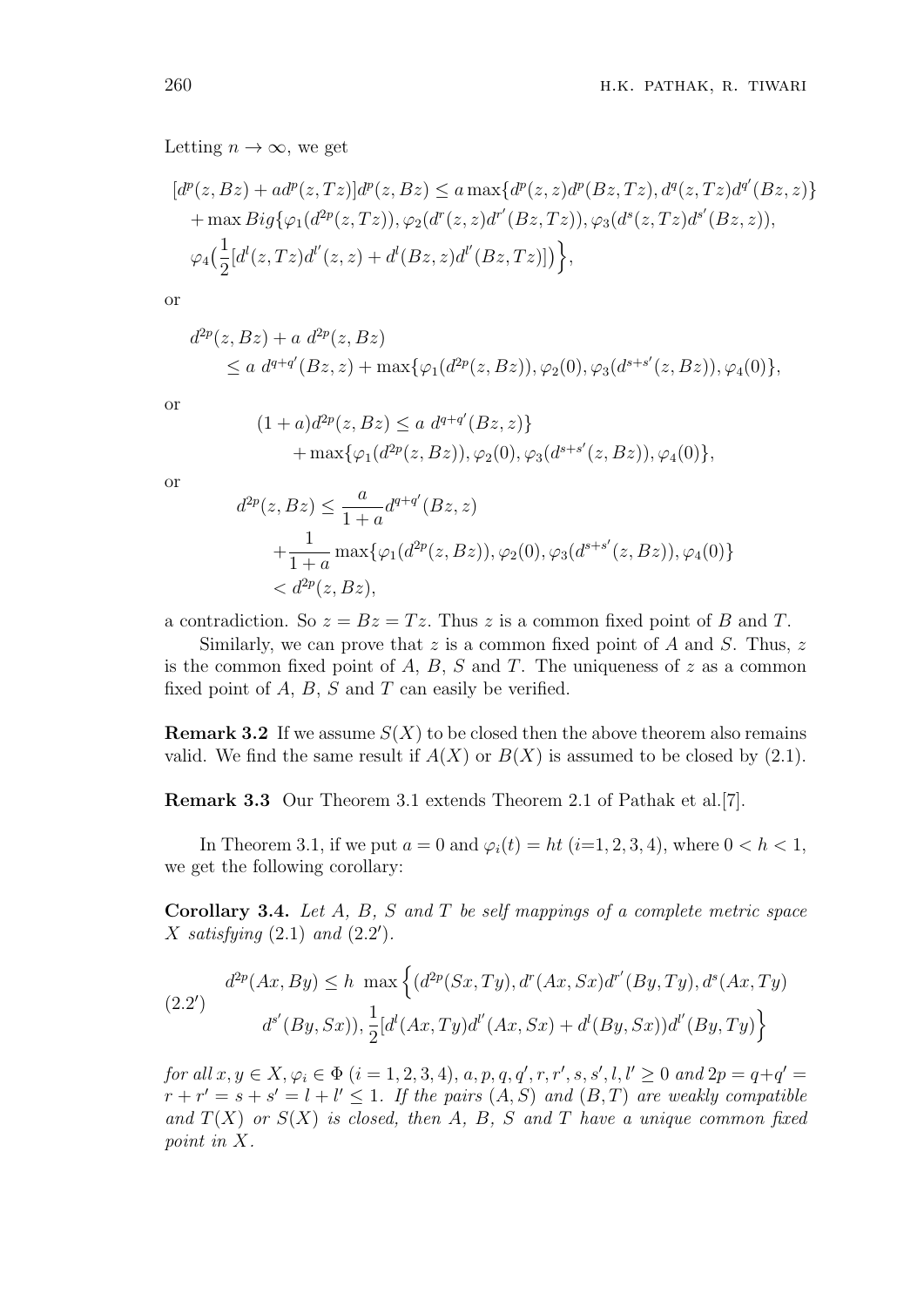Especially, when  $\max\{d^{2p}(Sx,Ty), d^{r}(Ax,Sx)d^{r'}(By,Ty), d^{s}(Ax,Ty)d^{s'}(By,Sx)\},$ 1  $\frac{1}{2}[d^{l}(Ax, Ty)d^{l'}(Ax, Sx)+d^{l}(By, Sx))d^{l'}(By, Ty)\} = d^{2p}(Sx, Ty)$ , we get Corollary 3.9 of Pathak et al.[9].

In Theorem 3.1, if we take  $S = T = I_X$  (the identity mapping on X), then we have the following corollary:

**Corollary 3.5.** *Let A and B be self mappings of a complete metric space X satisfying the following condition:*

$$
[d^{p}(Ax, By) + a d^{p}(x, y)]d^{p}(Ax, By)
$$
  
\n
$$
\le a \max\{d^{p}(Ax, x)d^{p}(By, y), d^{q}(Ax, y)d^{q'}(By, x)\}\
$$
  
\n
$$
+ \max \left\{ \varphi_{1}(d^{2p}(x, y)), \varphi_{2}(d^{r}(Ax, x)d^{r'}(By, y)), \varphi_{3}(d^{s}(Ax, y)d^{s'}(By, x)),
$$
  
\n
$$
\varphi_{4}(\frac{1}{2}[d^{l}(Ax, y)d^{l'}(Ax, x) + d^{l}(By, x))d^{l'}(By, y)) \right\}
$$

for all  $x, y \in X, \varphi_i \in \Phi$   $(i = 1, 2, 3, 4), a, p, q, q', r, r', s, s', l, l' \ge 0$  and  $2p =$  $q + q' = r + r' = s + s' = l + l' \leq 1$ , then *A* and *B* have a unique common fixed *point in X.*

As an immediate consequences of Theorem 3.1 with  $S = T$ , we have the following:

**Corollary 3.6.** *Let A, B, and S be self-mappings of X such that*

 $A(X) ∪ B(X) ⊂ S(X)$ 

$$
[d^{p}(Ax, By) + a d^{p}(Sx, Sy)]d^{p}(Ax, By)
$$
  
\n
$$
\le a \max\{d^{p}(Ax, Sx)d^{p}(By, Sy), d^{q}(Ax, Sy)d^{q'}(By, Sx)\}
$$
  
\n
$$
+ \max \left\{ \varphi_{1}(d^{2p}(Sx, Sy)), \varphi_{2}(d^{r}(Ax, Sx)d^{r'}(By, Sy)),
$$
  
\n
$$
\varphi_{3}(d^{s}(Ax, Sy)d^{s'}(By, Sx)), \varphi_{4}(\frac{1}{2}[d^{l}(Ax, Sy)d^{l'}(Ax, Sx)
$$
  
\n
$$
+ d^{l}(By, Sx))d^{l'}(By, Sy)) \right\}
$$

for all  $x, y \in X, \varphi_i \in \Phi$   $(i = 1, 2, 3, 4), a, p, q, q', r, r', s, s', l, l' \ge 0$  and  $0 \le 2p =$  $q + q' = r + r' = s + s' = l + l' \leq 1$ . If the pairs  $(A, S)$  and  $(B, S)$  are weakly *compatible and S*(*X*) *is closed, then A, B and S have a unique common fixed point in X.*

The following theorem is an immediate consequence of Theorem 3.1.

**Theorem 3.7.** Let *S*, *T* and  $A_n$  ( $n \in \mathbb{N}$ ) be self mappings of a complete me*tric space X. Suppose further that the pairs*  $(A_{2n-1}, S)$  *and*  $(A_{2n}, T)$  *are weakly compatible for any*  $n \in \mathbb{N}$  *and* 

$$
A_{2n-1}(X) \subset T(X) \quad and \quad A_{2n}(X) \subset S(X).
$$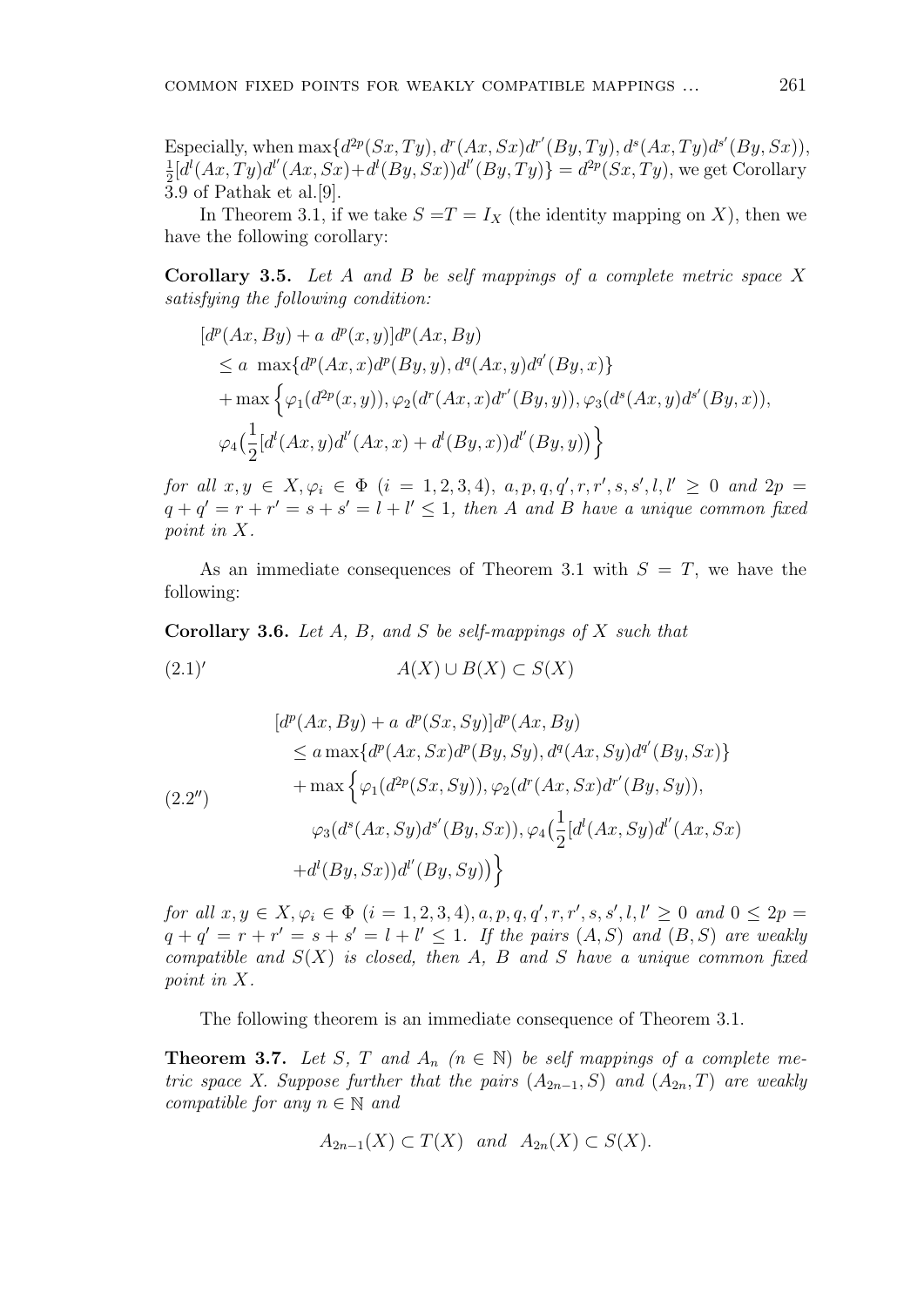*If*  $S(X)$  *or*  $T(X)$  *is closed and that for any*  $i \in N$ *, the following condition is satisfied for all*  $x, y \in X$ 

$$
[d^{p}(A_{i}x, A_{i+1}y)+a d^{p}(Sx, Ty)]d^{p}(A_{i}x, A_{i+1}y)
$$
  
\n
$$
\le a \max\{d^{p}(A_{i}x, Sx)d^{p}(A_{i+1}y, Ty),
$$
  
\n
$$
d^{q}(A_{i}x, Ty)d^{q'}(A_{i+1}y, Sx)\} + max\{\varphi_{1}(d^{2p}(Sx, Ty)),
$$
  
\n
$$
\varphi_{2}(d^{r}(A_{i}x, Sx)d^{r'}(A_{i+1}y, Ty)), \varphi_{3}(d^{s}(A_{i}x, Ty)d^{s'}(A_{i+1}y, Sx)),
$$
  
\n
$$
\varphi_{4}(\frac{1}{2}[d^{l}(A_{i}x, Ty)d^{l'}(A_{i}x, Sx) + d^{l}(A_{i+1}y, Sx))d^{l'}(A_{i+1}y, Ty))\}
$$

where  $\varphi_i \in \Phi$   $(i = 1, 2, 3, 4), a, p, q, q', r, r', s, s', l, l' \geq 0$  and  $0 \leq 2p = q + q' =$  $r + r' = s + s' = l + l' \leq 1$ , then *S*, *T* and  $A_n(n \in \mathbb{N})$  have a common fixed point *in X.*

# **4. Applications to existence theorems for functional equations arising in dynamic programming**

Throughout this section, we assume that *X* and *Y* are Banach spaces,  $S \subset X$  is the state space and  $D \subset Y$  is the decision space. Let  $\mathbb{R} = (-\infty, \infty)$  and  $B(S)$ denote the set of all bounded real valued functions on *S*.

The basic form of the functional equation of dynamic programming is given by Bellman and Lee [1] as follows:

$$
f(x) = opt_y H(x, y, f(T(x, y))),
$$

where *x* and *y* represent the state and decision vectors respectively, *T* represents the transformation of the process and  $f(x)$  represents the optimal return with initial state *x* (where opt denotes max or min).

In this section, we study the existence and uniqueness of a common solution of the following functional equations arising in dynamic programming.

(4.1) 
$$
f_i(x) = \sup_{y \in D} H_i(x, y, f_i(T(x, y))), x \in S,
$$

(4.2) 
$$
g_i(x) = \sup_{y \in D} F_i(x, y, g_i(T(x, y))), x \in S
$$
,

where  $T: S \times D \to S$  and  $H_i, F_i: S \times D \times \mathbb{R} \to \mathbb{R}, i =1, 2$ . Suppose the mappings  $A_i$  and  $T_i$  (i =1, 2) are defined by

$$
A_i h(x) = \sup_{y \in D} H_i(x, y, h(T(x, y)),
$$

$$
T_i k(x) = \sup_{y \in D} F_i(x, y, k(T(x, y))),
$$

for all  $x \in S$ ;  $h, k \in B(S)$ ,  $i = 1, 2$ .

(4*.*3)

Now, we present our main theorems of this section.

**Theorem 4.1.** *Suppose that the following conditions are satisfied:*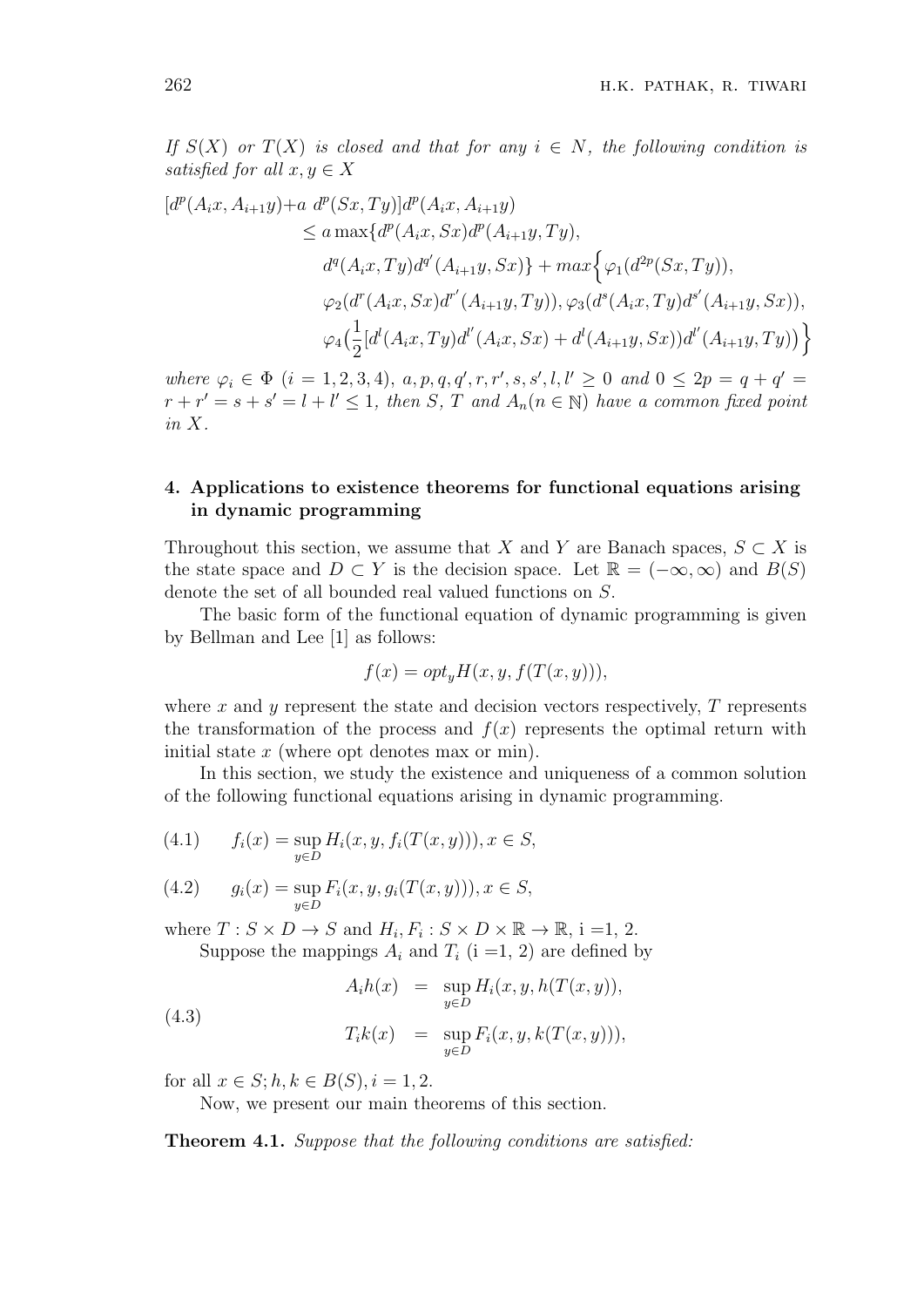(i)  $H_i$  and  $F_i$  are bounded for  $i = 1, 2$ .

(ii)  $|H_1(x, y, h(t)) - H_2(x, y, k(t))| \leq M^{-1}(a \max\{|T_1h(t) - A_1h(t)|, |T_2k(t) - A_2k(t)|,$  $|T_1h(t) - A_2k(t)|$ .  $|T_2k(t) - A_1h(t)|$  + max $\{\varphi_1(|T_1h(t) - T_2k(t)|), \varphi_2(|T_1h(t) A_1h(t)|), \varphi_3(|T_2k(t)-A_2k(t)|), \varphi_4(\frac{1}{2})$ 2 [*|T*1*h*(*t*)*−A*2*k*(*t*)*|*)+(*|T*2*k*(*t*)*−A*1*h*(*t*)*|*])*}*)*, for all*  $(x, y) \in S \times D$ *,*  $k \in B(S)$ *,*  $t \in S$ *,*  $a \geq 0$ *, where* 

$$
M = [1 + a \sup_{t \in S} |T_1 k(t) - T_2 h(t)|], \ \varphi_i \in \Phi \ (i = 1, 2, 3, 4)
$$

and the mappings  $A_i$  and  $T_i(i = 1, 2)$  are defined as in (4.3).

(iii) *For sequences*  $\{h_n\}$ ,  $\{k_n\} \subset B(S)$  *and*  $h, k \in B(S)$  *with* 

$$
\lim_{n \to \infty} \sup_{x \in S} |h_n(x) - h(x)| = 0, \ \lim_{n \to \infty} \sup_{x \in S} |k_n(x) - k(x)| = 0,
$$

there exist  $h_i, k_i \in B(S)$  such that  $k = T_2 h_i$  and  $h = T_1 k_i$  for  $i = 1$  or 2.

- (iv) *For any*  $h \in B(S)$ *, there exist*  $k_1, k_2 \in B(S)$  *such that*  $A_1h(x) = T_2k_2(x)$ *,*  $A_2h(x) = T_1k_1(x), x \in S.$
- (v) *For any*  $h, k \in B(S)$ *, with*  $A_1 h = T_1 h$ *, we have*  $T_1 A_1 h = A_1 T_1 h$  *and with*  $A_2k = T_2k$ *, we have*  $T_2A_2k = A_2T_2k$ *.*

*Then, the system of functional equations* (4*.*1) *and* (4*.*2) *have a unique common solution in B*(*S*)*.*

**Proof.** Obviously, *B*(*S*) endowed with the metric

$$
d(h,k) = \sup_{x \in D} |h(x) - k(x)| \text{ for any } h, k \in B(S)
$$

is a complete metric space. Moreover, by condition (i),  $A_i$  and  $T_i$  are self mappings of  $B(S)$  and by condition (iv) it is clear that

$$
A_1(B(S)) \subset T_2(B(S))
$$
 and  $A_2(B(S)) \subset T_1(B(S))$ .

Also, by condition (v), the pairs  $(A_i, T_i)$  are weakly compatible for  $i = 1, 2$ . Moreover, by (4.3) and (i) we have for any  $\eta > 0$  there exist  $y_i \in D$  ( $i = 1, 2$ ) such that

(4.4) 
$$
A_i h_i(x) < H_i(x_i, y_i, h_i(x)) + \eta,
$$

where  $x_i = T(x, y_i), i = 1, 2$ . Also,

- (4.5)  $A_1h_1(x) \geq H_1(x, y_2, h_1(x_2)),$
- (4.6)  $A_2h_2(x) \geq H_2(x, y_2, h_2(x_1)),$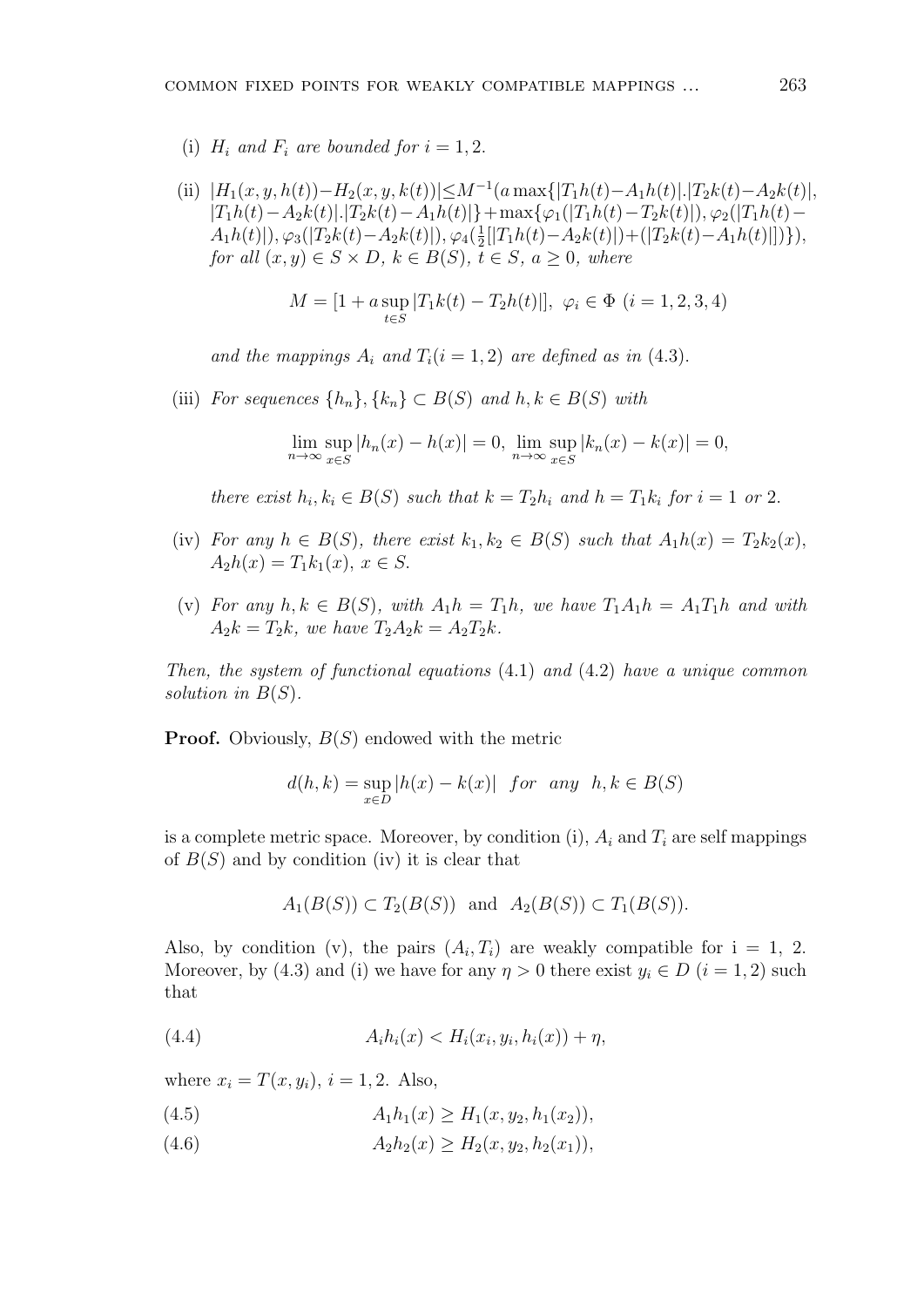Then, from  $(4.4)$ ,  $(4.5)$ ,  $(4.6)$  and  $(ii)$ , we have

$$
A_{1}h_{1}(x) - A_{2}h_{2}(x) \leq H_{1}(x, y_{1}, h_{1}(x_{1})) - H_{2}(x, y_{1}, h_{2}(x_{1})) + \eta
$$
  
\n
$$
\leq |H_{1}(x, y_{1}, h_{1}(x_{1})) - H_{2}(x, y_{1}, h_{2}(x_{1}))| + \eta
$$
  
\n
$$
\leq M^{-1} \Big(a \max\{|T_{1}h_{1}(x_{1}) - A_{1}h_{1}(x_{1})| |\langle T_{2}h_{2}(x_{1}) - A_{2}h_{2}(x_{1})|, |\langle T_{1}h_{1}(x_{1}) - A_{2}h_{2}(x_{1})| |\langle T_{2}h_{2}(x_{1}) - A_{1}h_{1}(x_{1})| \rangle \Big)
$$
  
\n
$$
+ \max \Big\{ \varphi_{1}(|T_{1}h_{1}(x_{1}) - T_{2}h_{2}(x_{1})|), \varphi_{2}(|T_{1}h_{1}(x_{1}) - A_{1}h_{1}(x_{1})|),
$$
  
\n
$$
\varphi_{3}(|T_{2}h_{2}(x_{1}) - A_{2}h_{2}(x_{1})|), \varphi_{4}(\frac{1}{2}(|T_{1}h_{1}(x_{1}) - A_{2}h_{2}(x_{1})| + |\langle T_{2}h_{2}(x_{1}) - A_{1}h_{1}(x_{1})| \rangle)\Big),
$$
  
\n
$$
\leq M^{-1} \Big(a \max\{d(\langle T_{1}h_{1}, A_{1}h_{1})d(\langle T_{2}h_{2}, A_{2}h_{2}),
$$
  
\n
$$
d(\langle T_{1}h_{1}, A_{2}h_{2})d(\langle T_{2}h_{2}, A_{1}h_{1}) \rangle \Big\}
$$
  
\n
$$
+ \max \Big\{ \varphi_{1}(d(\langle T_{1}h_{1}, T_{2}h_{2})), \varphi_{2}(d(\langle T_{1}h_{1}, A_{1}h_{1})),
$$
  
\n
$$
\varphi_{3}(d(\langle T_{2}h_{2}, A_{2}h_{2})), \varphi_{4}(\frac{1}{2}[d(\langle T_{1}h_{1}, A_{2}h_{2}) + d(\langle T_{2}h_{2}, A_{1}h_{1})| \rangle \Big)\Big\} + \eta.
$$

From  $(4.4)$ ,  $(4.5)$  and  $(ii)$ , we have

$$
A_1h_1(x) - A_2h_2(x)
$$
  
\n
$$
\geq -M^{-1} \Big( a \max \{ d(T_1h_1, A_1h_1) d(T_2h_2, A_2h_2), d(T_1h_1, A_2h_2) d(T_2h_2, A_1h_1) \} + \max \Big\{ \varphi_1(d(T_1h_1, T_2h_2)), \varphi_2(d(T_1h_1, A_1h_1)),
$$
  
\n
$$
\varphi_3(d(T_2h_2, A_2h_2)), \varphi_4(\frac{1}{2}[d(T_1h_1, A_2h_2) + d(T_2h_2, A_1h_1)]) \Big\} \Big) - \eta.
$$

Using  $(4.7)$  and  $(4.8)$ , we obtain

$$
|A_1h_1(x) - A_2h_2(x)|
$$
  
\n
$$
\leq M^{-1} \Big( a \max \{ d(T_1h_1, A_1h_1) d(T_2h_2, A_2h_2), d(T_1h_1, A_2h_2) d(T_2h_2, A_1h_1) \} + \max \Big\{ \varphi_1(d(T_1h_1, T_2h_2)), \varphi_2(d(T_1h_1, A_1h_1)), \varphi_3(d(T_2h_2, A_2h_2)),
$$
  
\n
$$
\varphi_4\Big(\frac{1}{2}[d(T_1h_1, A_2h_2) + (d(T_2h_2, A_1h_1))]\Big) \Big\} + \eta.
$$

Since (4.9) is true for any  $x \in S$  and  $\eta > 0$  is arbitrary, by taking sup over all  $x \in S$  we have,

$$
[1 + a \ d(T_1h_1, T_2h_2)]d(A_1h_1, A_2h_2) \leq (a \max\{d(T_1h_1, A_1h_1)d(T_2h_2, A_2h_2),
$$
  

$$
d(T_1h_1, A_2h_2)d(T_2h_2, A_1h_1)\} + \max\left\{\varphi_1(d(T_1h_1, T_2h_2)),
$$
  

$$
\varphi_2(d(T_1h_1, A_1h_1)), \varphi_3(d(T_2h_2, A_2h_2)), \varphi_4(\frac{1}{2}[d(T_1h_1, A_2h_2) + (d(T_2h_2, A_1h_1))])\right\}\right).
$$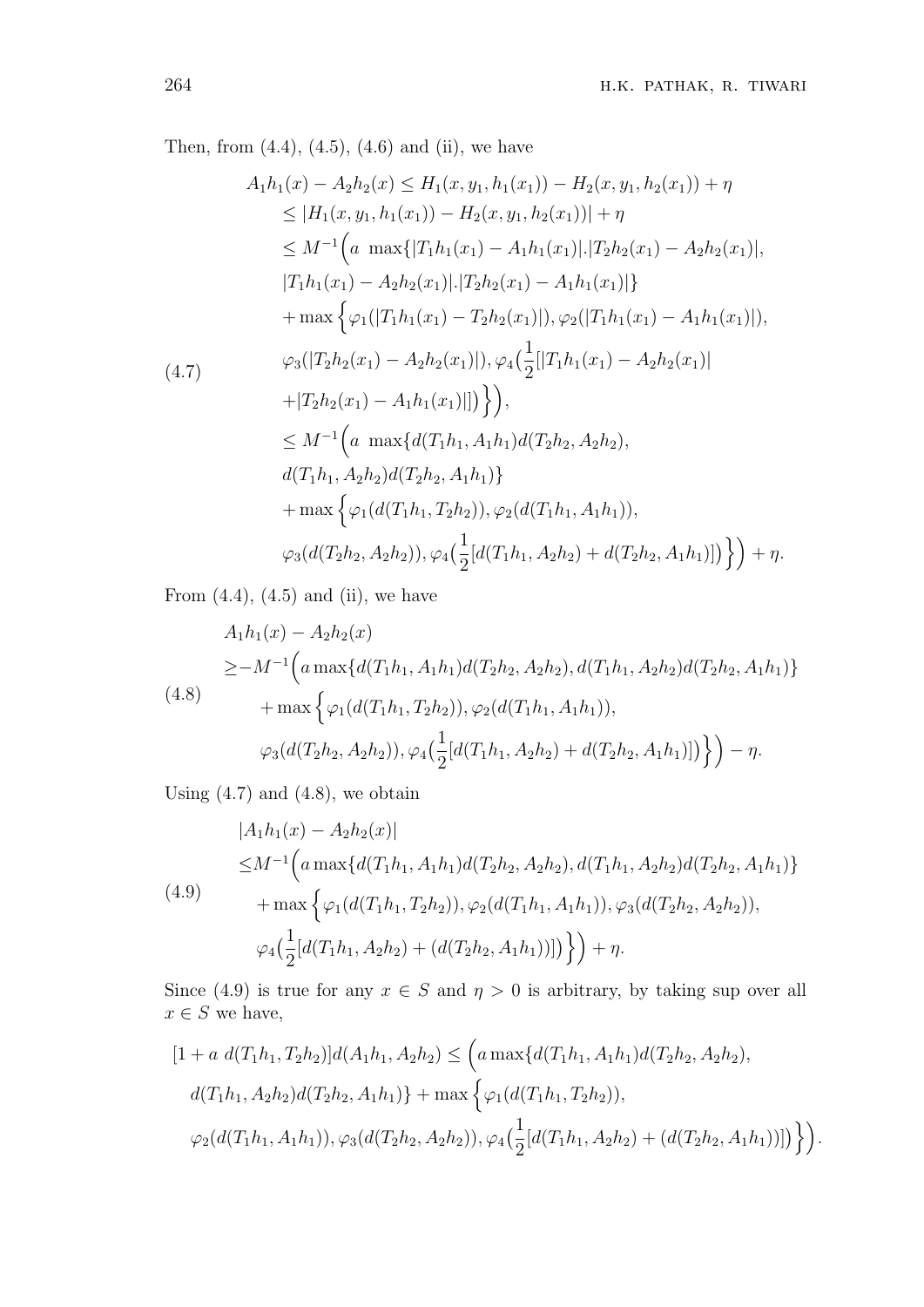Therefore, condition (2.2) is satisfied by mappings  $A_1, A_2, T_1$  and  $T_2$  and hence by Theorem 3.1, they have a common fixed point  $h^* \in B(S)$ , i.e.  $h^*(x)$  is a unique common solution of the functional equations (4.1) and (4.2).

As an immediate consequence of Theorem 4.1 and Corollary 3.5, we have the following:

**Theorem 4.2.** *Suppose the following conditions are satisfied:*

- (i)  $H_i$  *is bounded for*  $i = 1, 2$ .
- (ii)  $|H_1(x, y, h(t)) H_2(x, y, k(t))| \le N^{-1}(a \max\{|h(t) A_1h(t)|\cdot |k(t) A_2k(t)|,$  $|h(t) - A_2k(t)|$ . $|k(t) - A_1h(t)|$ } + max $\{\varphi_1(|h(t) - k(t)|), \varphi_2(|h(t) - A_1h(t)|)\}$  $\varphi_3(|k(t) - A_2k(t)|), \varphi_4(\frac{1}{2})$  $\frac{1}{2}$ [|h(t) −  $A_2k(t)$ | + |k(t) −  $A_1h(t)$ |]}))*, for all* (*x, y*)  $\in$  $S \times D$ ,  $h, k \in B(S)$ ,  $t \in S$ ,  $a \ge 0$ , where  $N = \left[1 + a \sup_{t \in S} |h(t) - k(t)|\right]$ ,  $\varphi_i \in \Phi$  (*i* = 1*,* 2*,* 3*,* 4) *and the mappings*  $A_i$  *are defined as in* (4*.*3)*.*

*Then, the functional equations* (4*.*1) *and* (4*.*2) *have a unique common solution in B*(*S*)*.*

Now, we furnish an example to validate Theorem 4.1.

**Example 4.3.** Let  $X = Y = \mathbb{R}$  be two Banach spaces endowed with the standard norm  $\|\cdot\|$  defined by  $\|x\| = |x|$  for all  $x \in \mathbb{R}$ . Let  $S = [0,1] \subset X$  be the state space,  $D = [1, \infty) \subset Y$  the decision space and T represents the transformation of the process. Define  $T : S \times D \rightarrow S$  by

$$
T(x,y) = \frac{x}{y^2 + 1}
$$
 for all  $x \in S, y \in D$ .

For any  $h, k \in B(S)$ , define  $f_i, g_i : S \to R$  (i =1, 2) by

$$
f_i(x) = g_i(x) = \frac{1}{4} \left( \frac{x}{x+1} + 1 \right).
$$

Define  $H_i, F_i: S \times D \times \mathbb{R} \to \mathbb{R}$   $(i = 1, 2)$  by

$$
H_i(x, y, t) = \frac{1}{4} \left[ \frac{x}{x+1} \sin \left( t \cdot \frac{y}{y+1} \right) + 1 \right]
$$

and

$$
F_i(x, y, t) = \frac{1}{4} \left[ \frac{x}{x+1} \cos \left( t \cdot \frac{y}{y+1} \right) + 1 \right].
$$

Clearly,  $||H_i|| \leq \frac{1}{2}$  and  $||F_i|| \leq \frac{1}{2}$ . By varying *y* over *D* and taking supremum, we see that  $H_i$  yield  $f_i$  and  $H_i$  yield  $g_i$ , respectively  $(i = 1, 2)$ , as defined above. Define mappings  $A_i$  and  $T_i$  (i =1, 2) by

$$
A_1h(x) = \sup_{y \in D} H_1(x, y, h(T(x, y)), A_2k(x) = \sup_{y \in D} H_2(x, y, k(T(x, y))),
$$
  
\n
$$
T_1h(x) = \sup_{y \in D} F_1(x, y, h(T(x, y))), T_2k(x) = \sup_{y \in D} F_2(x, y, k(T(x, y)),
$$

for all  $x \in S$ ;  $h, k \in B(S)$ .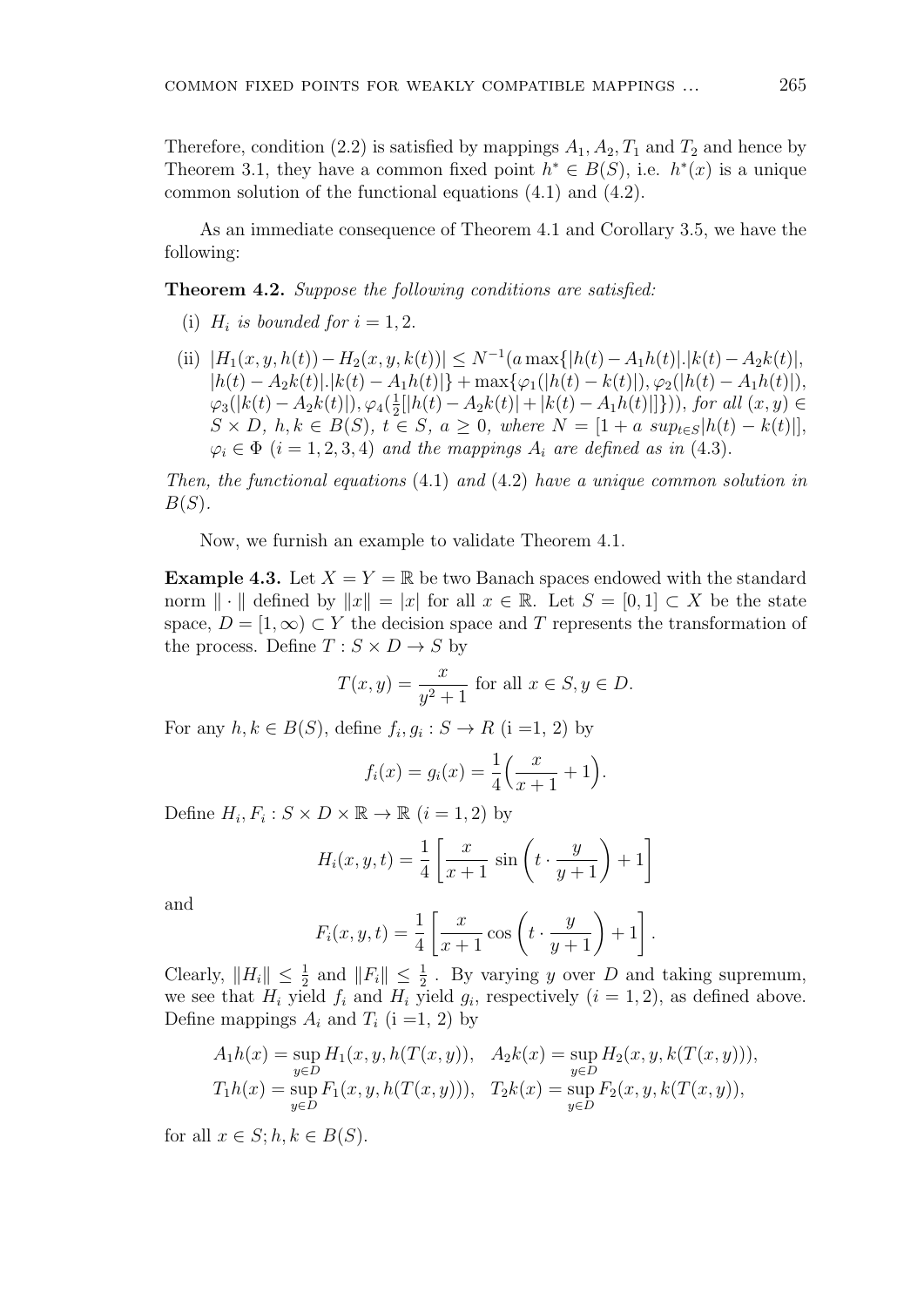Then, we see that

$$
A_1h(x) = \sup_{y \in D} H_1(x, y, h(T(x, y)) = \sup_{y \in D} H_1\left(x, y, h\left(\frac{x}{y^2 + 1}\right)\right)
$$
  
\n
$$
= \sup_{y \in D} \frac{1}{4} \left[ \frac{x}{x + 1} \sin\left(h\left(\frac{x}{y^2 + 1}\right) \frac{y}{y + 1}\right) + 1 \right] = \frac{1}{4} \left(\frac{x}{x + 1} + 1\right) = f_1(x),
$$
  
\n
$$
A_2k(x) = \sup_{y \in D} H_2(x, y, k(T(x, y)) = \sup_{y \in D} H_2\left(x, y, k\left(\frac{x}{y^2 + 1}\right)\right)
$$
  
\n
$$
= \sup_{y \in D} \frac{1}{4} \left[ \frac{x}{x + 1} \sin\left(k\left(\frac{x}{y^2 + 1}\right) \frac{y}{y + 1}\right) + 1 \right] = \frac{1}{4} \left(\frac{x}{x + 1} + 1\right) = f_2(x),
$$
  
\n
$$
T_1h(x) = \sup_{y \in D} F_1(x, y, h(T(x, y)) = \sup_{y \in D} F_1\left(x, y, h\left(\frac{x}{y^2 + 1}\right)\right)
$$
  
\n
$$
= \sup_{y \in D} \frac{1}{4} \left[ \frac{x}{x + 1} \cos\left(h\left(\frac{x}{y^2 + 1}\right) \frac{y}{y + 1}\right) + 1 \right] = \frac{1}{4} \left(\frac{x}{x + 1} + 1\right) = g_1(x),
$$
  
\n
$$
T_2k(x) = \sup_{y \in D} F_2(x, y, k(T(x, y)) = \sup_{y \in D} F_2\left(x, y, k\left(\frac{x}{y^2 + 1}\right)\right)
$$
  
\n
$$
= \sup_{y \in D} \frac{1}{4} \left[ \frac{x}{x + 1} \cos\left(k\left(\frac{x}{y^2 + 1}\right) \frac{y}{y + 1}\right) + 1 \right] = \frac{1}{4} \left(\frac{x}{x + 1} + 1\right) = g_2(x),
$$

for all  $x \in S; h, k \in B(S)$ . Also, we see that

$$
M = \left[1 + a \sup_{t \in S} |T_1 k(t) - T_2 h(t)|\right] = \left[1 + a \sup_{t \in S} |g_1(x) - g_2(x)|\right] = 1.
$$

Further, for any  $k \in B(S)$ , define

$$
h_n(x) = \left(1 - \frac{1}{n}\right)h(x) \text{ and } k_n(x) = \left(1 - \frac{1}{n+1}\right)k(x)
$$

so that

$$
\lim_{n \to \infty} \sup_{x \in S} |h_n(x) - h(x)| = 0 \text{ and } \lim_{n \to \infty} \sup_{x \in S} |k_n(x) - k(x)| = 0.
$$

Now, we observe that, for  $\varphi_1(t) = \frac{t}{2}$ ,

(i)  $H_i$  and  $F_i$  are bounded for  $i = 1, 2$ .

(ii) 
$$
|H_1(x, y, h(t)) - H_2(x, y, k(t))|
$$
  
\n
$$
= \left| \frac{1}{4} \left[ \frac{x}{x+1} \sin\left( h(t) \frac{y}{y+1} \right) + 1 \right] - \frac{1}{4} \left[ \frac{x}{x+1} \sin\left( k(t) \frac{y}{y+1} \right) + 1 \right] \right|
$$
\n
$$
= \frac{1}{4} \left| \frac{x}{x+1} \right| \left| \sin\left( h(t) \frac{y}{y+1} \right) - \sin\left( k(t) \frac{y}{y+1} \right) \right|
$$
\n
$$
= \frac{1}{4} \left| \frac{x}{x+1} \right| \cdot 2 \left| \sin\left( \frac{h(t) \frac{y}{y+1} - k(t) \frac{y}{y+1}}{2} \right) \right| \left| \cos\left( \frac{h(t) \frac{y}{y+1} + k(t) \frac{y}{y+1}}{2} \right) \right|
$$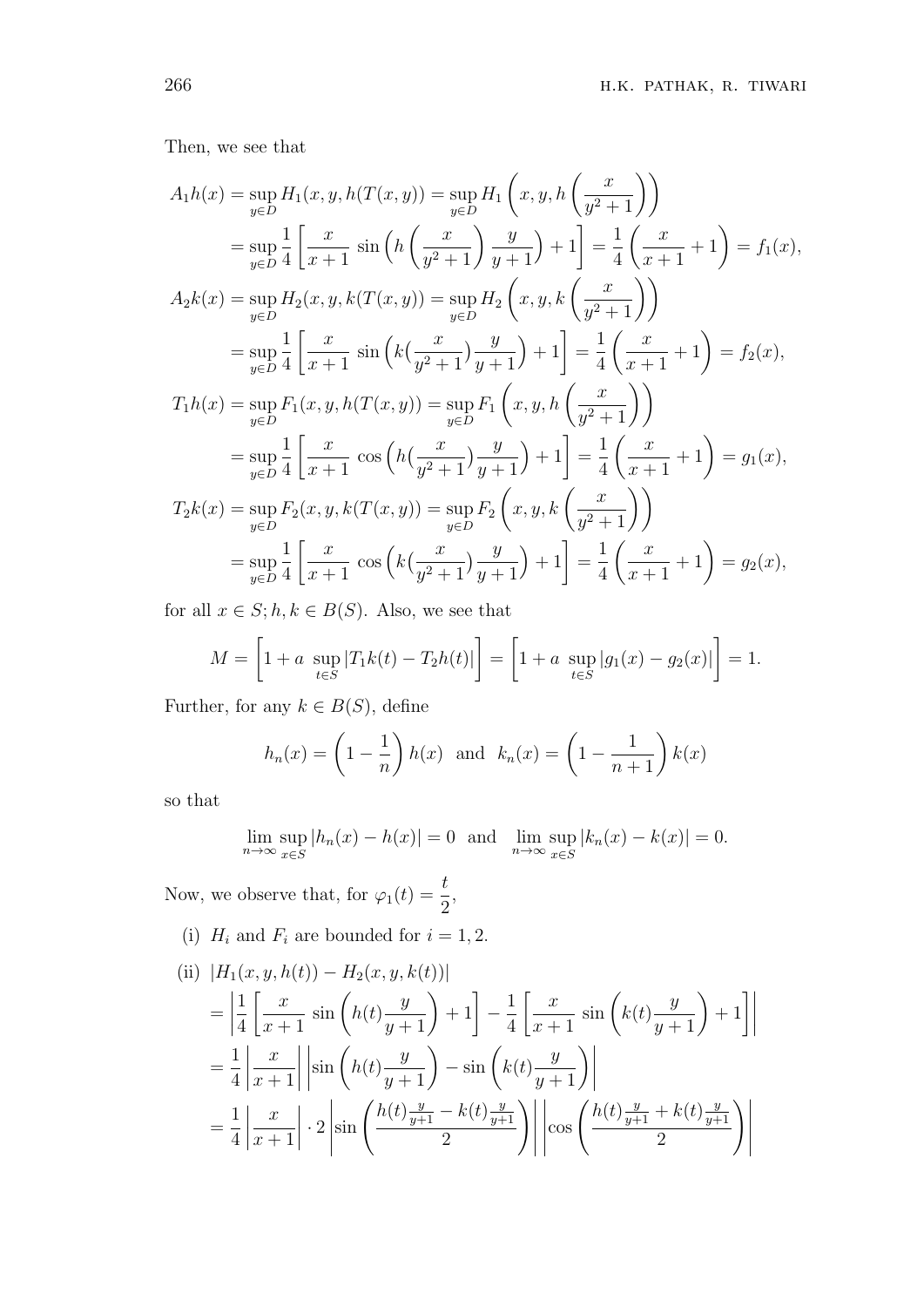$$
\leq \frac{1}{4} \left| \frac{x}{x+1} \right| \left| \frac{y}{y+1} \right| |h(t) - k(t)|
$$
  

$$
\leq \frac{1}{4} \left| \frac{x}{x+1} \right| |h(t) - k(t)| \leq \frac{1}{4} \varphi_1(h(t) - k(t)).
$$

Finally, for any  $h \in B(S)$ , there exist  $k_1, k_2 \in B(S)$  such that

$$
A_1h(x) = T_2k_2(x), A_2h(x) = T_1k_1(x), x \in S.
$$

Also, for any  $h, k \in B(S)$ , with  $A_1 h = T_1 h$ , we have  $T_1 A_1 h = A_1 T_1 h$  and, with  $A_2k = T_2k$ , we have  $T_2A_2k = A_2T_2k$ . Thus, all the assumption of Theorem 4.1 are satisfied. So, the system of equations (4.1) and (4.2) have a unique common solution in *B*(*S*).

Acknowledgement. The research of author<sup>1</sup> is supported by UGC, Bhopal MRP F No MS- 190/202008/10-11/ CRO, 31-3-11, India.

#### **References**

- [1] Bellman, R. and Lee, B.S., *Functional equations arising in dynamic programming*, Aequationes Math., 17 (1978), 1-18.
- [2] Bhakta, P.C. and Mitra, Sumitra, *Some existence theorems for functional equations arising in dynamic programming*, J. Math. Anal. Appl., f98 (1984), 348-362.
- [3] Bondar, K.L., Patil, S.T. and Borkar, V.C., *Common fixed point theorems with applications in dynamic programming*, Int. J. Contemp. Math. Sciences, 6 (7) (2011), 321-330.
- [4] Chang, S.S., *A common fixed point theorem for commuting mappings*, Math. Japon, 26 (1981), 121-129.
- [5] Jiang, G., Kang, S.M. and Kwun, Y.C., *Solvability and algorithm for functional equations originating from dynamic programming*, Fixed Point Theory and Applications Volume 2011, Article ID 701519, 30 pages, doi: 10.1155/2011/701519.
- [6] Jungck, G., *Compatible mappings and common fixed points*, Internat. J. Math. Math. Sci., 9 (1986), 771-779.
- [7] Jungck, G. and Rhoades, B.E., *Fixed points for set valued functions without continuity*, Indian J. Pure Appl. Math., 29 (3) (1998), 227-238.
- [8] Liu, Z. and Ume, J.S., *On properties of solutions for a class of functional equations arising in dynamic programming*, J. Optim. Theory Appl., 117 (2003), 533.